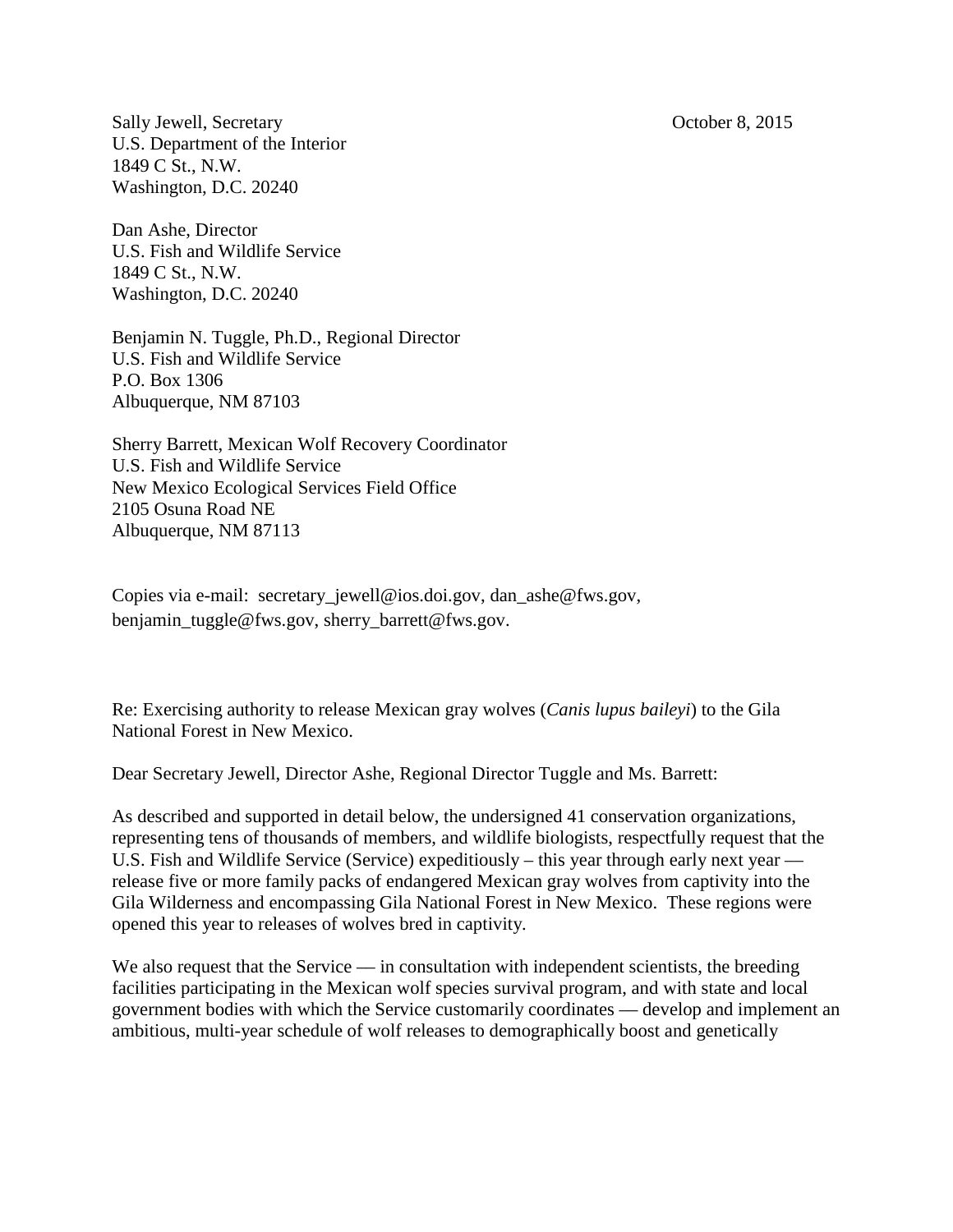diversify the small and inbred Mexican wolf population inhabiting southwestern New Mexico and southeastern Arizona.<sup>[1](#page-1-0)</sup>

Scientists warn that the lack of timely releases of wolves to the wild jeopardizes the recovery of this unique subspecies of the gray wolf and may doom it to extinction through inbreeding depression. Five years ago the Service acknowledged the same. [2](#page-1-1) On January 16, 2015 the Service promulgated a final rule permitting release of wolves into the Gila National Forest, thereby providing needed space for new wolf releases. Releasing five or more family packs from captivity over the course of this fall, winter and early next spring, and following up with additional releases at the same scale of magnitude in succeeding years, would slow the ongoing loss of genetic diversity and increase the reproductive success of the wild wolves. It would make a real difference.

# **Revised Wolf-Management Rule Provides Vital Authorities to Alleviate a Worsening Genetic Crisis**

We are cheered by the growth of the wolf population in 2014 to 110 animals, reflecting in large part forbearance on the part of the Fish and Wildlife Service, which has allowed more wolves to stay in the wild in recent years by capturing and killing fewer of them than it had in the past.<sup>[3](#page-1-2)</sup> Nonetheless, we are troubled that achievement of the interim population objective of at least 100 wild wolves, projected before reintroduction began to be reached in 2006 and anticipated to be accompanied by 18 breeding pairs, $4 \text{ was accompanied instead by only eight breeding pairs. That}$  $4 \text{ was accompanied instead by only eight breeding pairs. That}$ perilously low number highlights the population's vulnerability and also signifies the inbreeding depression that is reducing wolves' fertility and pup-survival rates. Ameliorating the inbreeding requires releasing wolves with more diverse genetic backgrounds and doing so as soon as possible.

<span id="page-1-2"></span><span id="page-1-1"></span><sup>3</sup> [http://www.fws.gov/southwest/es/mexicanwolf/pdf/MW\\_removal\\_outcomes\\_web.pdf.](http://www.fws.gov/southwest/es/mexicanwolf/pdf/MW_removal_outcomes_web.pdf)

<span id="page-1-0"></span><sup>&</sup>lt;sup>1</sup> Consultation with states and local government bodies must not extend to allowing such entities to block or slow down releases of wolves. The Supremacy Clause of the U.S. Constitution and longstanding Supreme Court precedent hold that Federal laws pre-empt state laws. . *See e.g.,* U.S. Const. Art. VI, Cl. 2.; *M'Culloch v. Maryland*, 17 U.S. 316, 436 (1819) ("the States have no power, by taxation or otherwise, to retard, impede, burden, or in any manner control, the operations of the constitutional laws enacted by Congress to carry into execution the powers vested in the general government."). The broad authority and responsibility conveyed in the Endangered Species Act suffices to authorize the U.S. Fish and Wildlife Service to release endangered Mexican gray wolves in the Gila National Forest. Moreover, section 1535(f) of the Act specifically renders void "[a]ny state law or regulation which applies with respect to the importation or exportation of, or interstate or foreign commerce in, endangered species . . . to the extent that it may effectively (1) permit what is prohibited by this chapter or by any regulations which implements this chapter, or (2) prohibit what is authorized pursuant to an exemption or permit provided for in this chapter or in any regulation which implements this chapter." 16 U.S.C. § 1535(f) (2012). On this basis, you should disregard the vote of the New Mexico Game Commission on September 29, 2015 that seeks to prohibit the Service from releasing wolves in the Gila National Forest, and you should disregard the Arizona Game and Fish Commission's vote of August 7, 2015 seeking to prohibit any releases of adult wolves in that state.<br><sup>2</sup> U.S. Fish and Wildlife Service. 2010. <u>Mexican Wolf Conservation Assessment</u>, p. 11.

<span id="page-1-3"></span><sup>&</sup>lt;sup>4</sup> U.S. Fish and Wildlife Service. 1996. Final Environmental Impact Statement on Reintroduction of the Mexican Wolf Within its Historic Range in the Southwestern United States. Albuquerque. Available on-line at http://www.fws.gov/southwest/es/mexicanwolf/pdf/MW\_EIS.pdf. Table 2-2, p. 2-8. The table projects 102 wolves including 18 breeding pairs by end of 2005, but bases that on wolf releases beginning in 1997. Releases commenced in 1998, hence the table's projections should be regarded as a year too early.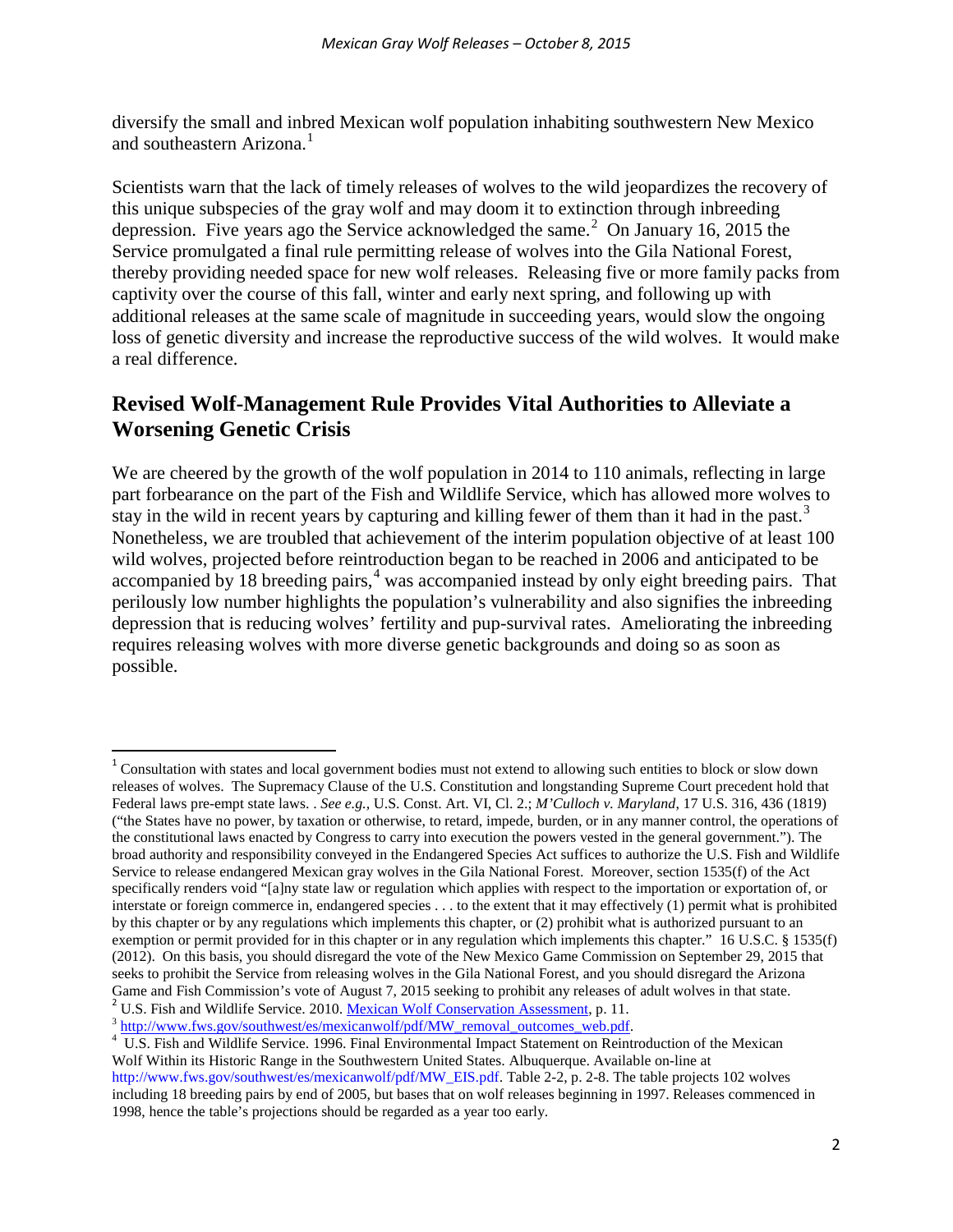The Service acknowledged in 2010 that "[t]he longer these threats persist, the greater the challenges for recovery, particularly as related to genetic fitness and long-term adaptive potential of the population."[5](#page-2-0) Yet during the entirety of the Obama Administration the Service has only released four captive-born-and-bred wolves into the wild,<sup>[6](#page-2-1)</sup> despite reiterated warnings by scientists that release of more than a few wolves was imperative to stanch inbreeding and concomitant lower reproductive and survival rates.<sup>[7](#page-2-2)</sup> The Service justified the infrequency of releases and the low total of freed animals, well below the numbers that scientists recommended for release for over a decade, in part by pointing to the limited area, located solely within the Apache National Forest in Arizona, authorized for releases. Most of that small area has long supported wolf families that would act territorially aggressive toward any new wolves appearing suddenly in their home ranges.

Of those four animals released over the past nearly-seven years, three are dead and one was taken back into captivity.

The January 16, 2015 [final rule](http://www.fws.gov/southwest/es/mexicanwolf/pdf/Mx_wolf_10j_final_rule_to_OFR.pdf) on management of the Mexican wolf experimental population (80 Fed. Reg. 2512) which became effective on February 17, 2015, vastly expands the area in which new releases can take place from around 175,000 to over eight million acres. Most importantly, it opens up the entire Gila National Forest to release of captive-bred wolves. As we summarize further in this letter, numerous reviews have pointed to the 3.3-million-acre Gila National Forest,<sup>[8](#page-2-3)</sup> about half of which still supports no wolves, as vital territory for release of wolves to give them the best opportunities to survive. The 569,600-acre Gila Wilderness within the national forest provides extensive, remote habitat where wolves new to the wild would enjoy relatively greater protection from human interference than almost anywhere else in the Southwest.

The imperative to release wolves in the Gila stems foremost from the urgent need to diversify the genetics of the wild wolves through greatly increasing the anemic rate of releases from captivity to the wild. The small size of the wild population and the fact that most of the wolves are closely related exacerbates the genetic "bottleneck effect" from the previous era of deliberate extermination (conducted by the Service itself and its antecedent the Bureau of Biological Survey from 1915 until passage of the Endangered Species Act in 1973) in which just seven Mexican wolves survived to pass on their genes through captive breeding. After the last confirmed Mexican wolf was captured alive in 1980 in Mexico, no Mexican wolves were known to survive in the wild until reintroduction began in the United States in 1998. As noted, today many of the descendants of those last wolves, living in the wild in Arizona and New Mexico, suffer from inbreeding depression — meaning reduced fitness due to loss of genetic diversity. In 2007, scientists correlated inbreeding among Mexican wolves in the wild with fewer observed pups, revealing a genetic basis for how many pups are born and/or survive in the wild population.<sup>[9](#page-2-4)</sup>

<span id="page-2-2"></span>

<span id="page-2-1"></span><span id="page-2-0"></span><sup>&</sup>lt;sup>5</sup> U.S. Fish and Wildlife Service (2010), p. 78.<br>  $\frac{6 \text{ http://www.fws.gov/southwest/es/mexican wolf/pdf/MW initial releases translocations web.pdf}}{7 \text{ For a review of such warnings, see the March 29, 2012 letter to the Secretary of the Interior urging new releases and a rule-change to facilitate such releases, signed by many of the same organizations sending this letter.}$  $\frac{6 \text{ http://www.fws.gov/southwest/es/mexican wolf/pdf/MW initial releases translocations web.pdf}}{7 \text{ For a review of such warnings, see the March 29, 2012 letter to the Secretary of the Interior urging new releases and a rule-change to facilitate such releases, signed by many of the same organizations sending this letter.}$  $\frac{6 \text{ http://www.fws.gov/southwest/es/mexican wolf/pdf/MW initial releases translocations web.pdf}}{7 \text{ For a review of such warnings, see the March 29, 2012 letter to the Secretary of the Interior urging new releases and a rule-change to facilitate such releases, signed by many of the same organizations sending this letter.}$ 

<span id="page-2-3"></span> $8$  The 3.3-million-acre Gila National Forest as we refer to it here includes areas of the Apache N.F. in New Mexico that are administered by the Forest Service's Gila N.F. staff and subject to the Gila National Forest's Forest Plan and amendments.

<span id="page-2-4"></span><sup>9</sup> Fredrickson, R. J, Siminski, P., Woolf, M. and P. W. Hedrick. 2007. Genetic Rescue and Inbreeding Depression in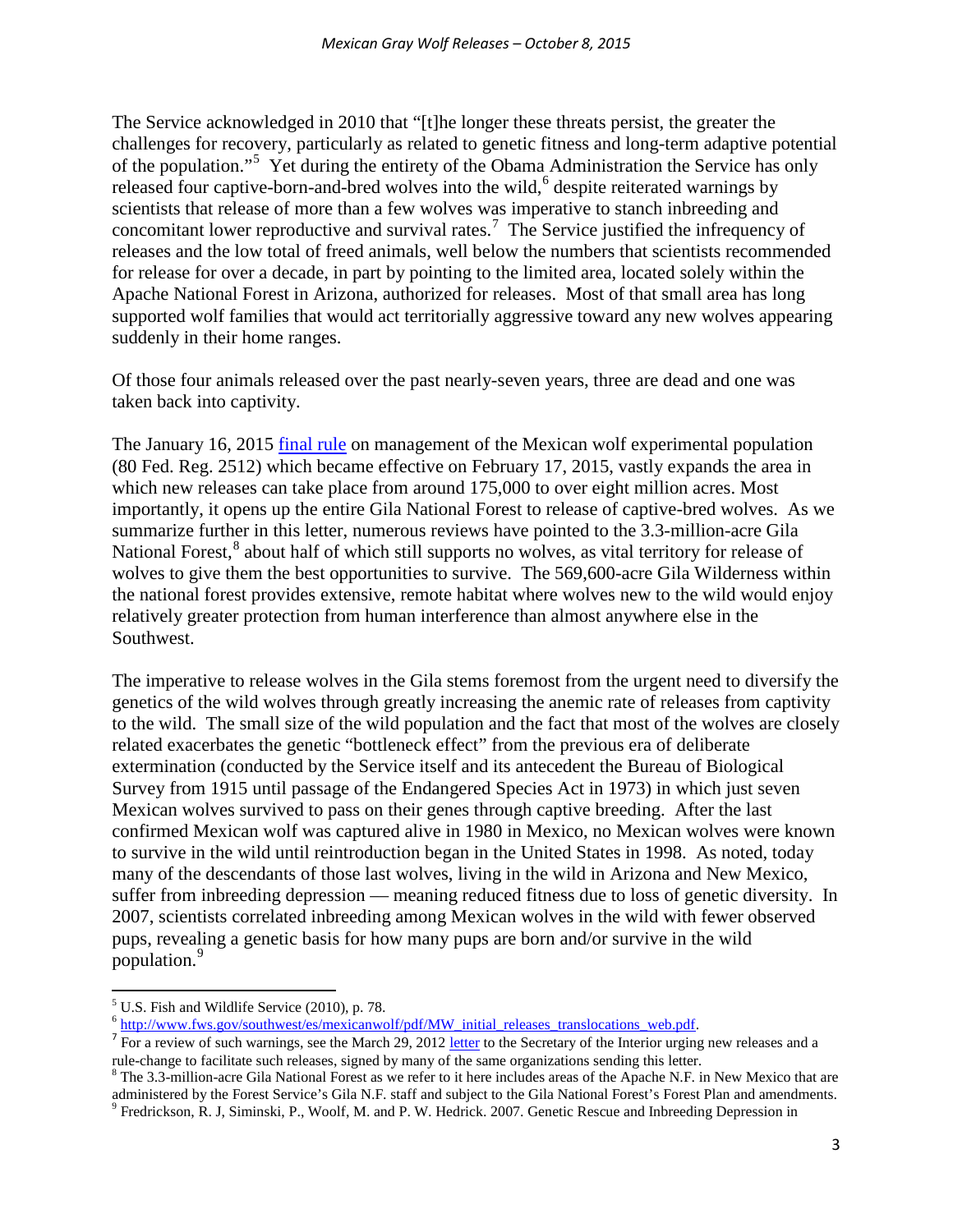# **The Fish and Wildlife Service Underestimates How Many New Wolves Are Needed**

Releases of captive-born wolves can enhance the genetics of the wild population, but only if the Fish and Wildlife Service releases a sufficient number. Although the final rule's provision allowing releases into the Gila National Forest and other areas was promulgated in large part to increase wolf numbers, distribution and genetic diversity,  $10$  the November 2014 final environmental impact statement underlying the new rule declined to provide a schedule of new releases to achieve those goals.<sup>[11](#page-3-1)</sup> Nevertheless, the rule explained and enumerated the Service's intended use of that authority. What worries us, in addition to the absence of releases in the seven and a half months since the rule went into effect, is that the Service's final numbers — 35 to 50 wolves to be released over the course of 20 years, with more at the outset and fewer later on – seem not to take into account evidence that far more releases will be required to address the crisis of inbreeding. The rule states:

We consider a successful initial release to be any Mexican wolf that ultimately breeds and produces pups in the wild. Between 1998 and 2013, our initial release success rate has been about 21 percent (Service 2014, Appendix D, p. 4). In other words, for every 100 wolves we release, only 21 of them survive, breed, and produce pups, therefore becoming effective migrants. Based on this success rate, and during the first 20 years of management under this final rule, we expect that each time we initially release wolves we will need to release 10 wolves to achieve 2 effective migrants, one component of our population objective for the MWEPA [Mexican Wolf Experimental Population Area]. Migrants are important to the conservation of the species to help alleviate genetic threats to the population including reducing kinship (the relatedness of animals to one another) and reducing loss of genetic variation. Based on assessment of the initial release success of various historical release strategies (single wolves, pairs, packs, etc.), we would expect to achieve this target by releasing 2 packs, each with an adult pair and several pups, during years 1 to 4 and 4 to 8, and 1 or 2 packs during the next three successive generations until year 20, or for 5 generations. We may conduct several additional releases in the immediate future in excess of 2 effective migrants per generation to specifically address the high degree of relatedness of wolves in the current BRWRA [Blue Range Wolf Recovery Area]. The number of effective migrants needed to alleviate genetic threats to the population could decrease in the third and subsequent generations, assuming the population is above 250, as a population of that size is more robust. We may also conduct infrequent initial releases over time for other management purposes such as replacing wolves that have been removed from the wild. This number of effective migrants (7 to 10 wolves over 5 generations) is negligible from a population size standpoint, but should be significant from a genetic standpoint assuming animals selected for initial release are genetically desirable contributions to the population (Carroll *et al.*  2014, p. 81).<sup>[12](#page-3-2)</sup>

<span id="page-3-0"></span>Mexican Wolves. Proc. R. Soc. B, 274:2365-2371.<br><sup>10</sup> 80 Fed. Reg. 2512 (Jan. 16, 2015).

<span id="page-3-1"></span> $11$  Final Environmental Impact Statement on the Proposed Revision to the Regulations for the Nonesssential Experimental Population of the Mexican Wolf (*Canis lupus baileyi*). 2014; chapter 4, p. 21. <sup>12</sup> 80 Fed. Reg. 2524 (Jan. 16, 2015).

<span id="page-3-2"></span>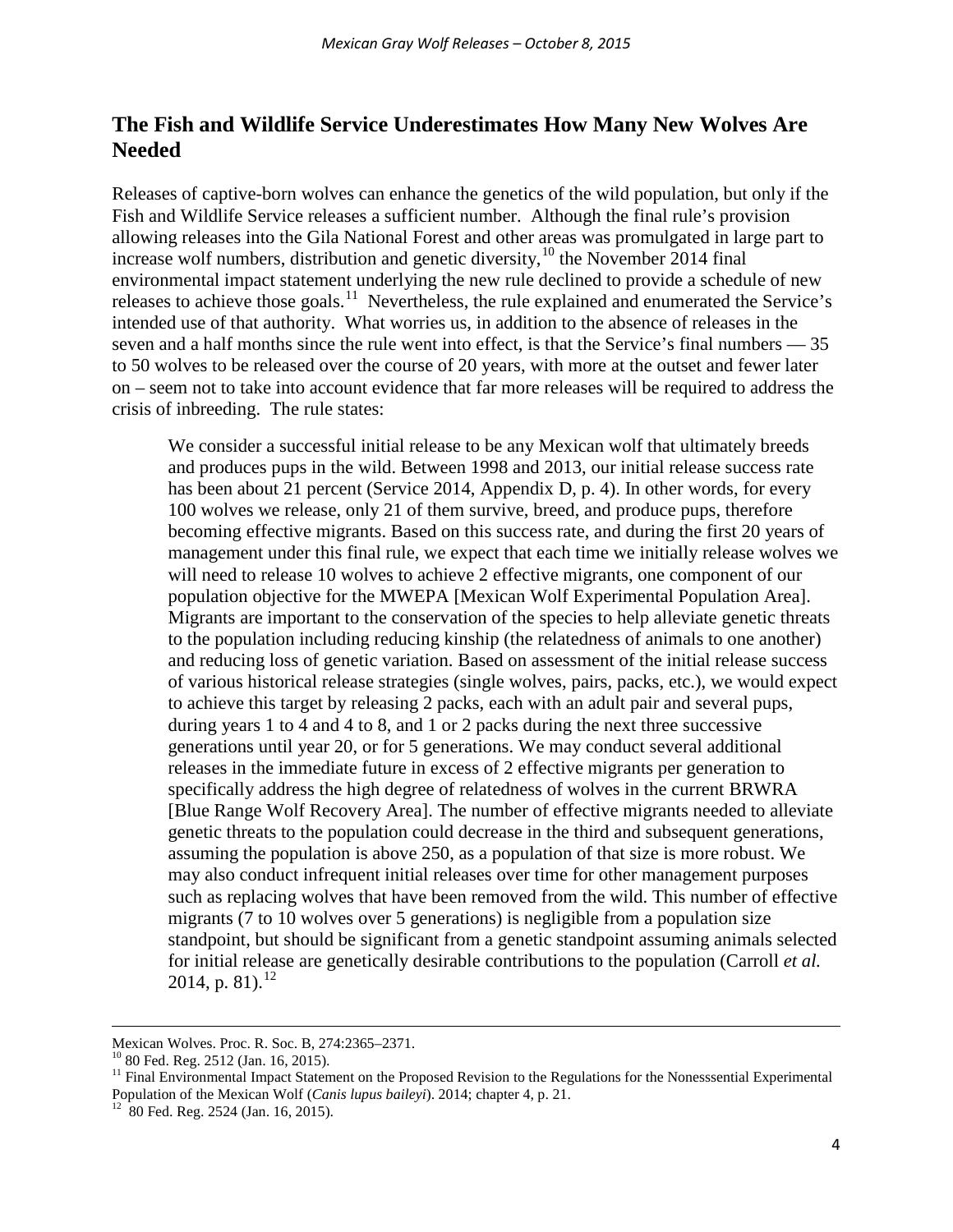Releasing just enough wolves to insert seven to ten effective migrants over five generations, averaging 1.4 to 2 effective migrants per generation, even accounting for the weighting of releases toward the immediate future and the tapering off of releases later on,<sup>[13](#page-4-0)</sup> is inadequate to mitigate the genetic crisis afflicting the Mexican wolf. The Service relies on calculations of population viability in Carroll et al.  $(2014)^{14}$  $(2014)^{14}$  $(2014)^{14}$  which in fact suggest that more than two effective migrants per generation – the maximum in the range the Service intends to create –– will be required to reduce the presently high risk of extinction. This reliance is incorrect because the genetic diversity in the wild U.S. population is lower than in the modeling that the Service relies on. In addition, the mortality rate in the wild U.S. population is much higher than in the model, and that mortality rate may rise even further.

The Service's calculation of the needed release rate is premised on a higher level of genetic diversity than actually exists in the wild population. It is premised on a level of diversity representing an average of the wild population's depauperate state along with two hypothetical additional wild populations that Carroll et al. (2014) suggest will be necessary for recovery and that would be created through additional reintroduction programs starting from captive stock; in other words, two additional populations that would be more diverse at the outset. Given the actual genetic composition of the existing U.S. wild population, two effective migrants per generation would represent a greater risk of extinction than the Service acknowledges.<sup>[15](#page-4-2)</sup>

Furthermore, the calculations of extinction risk in Carroll et al. (2014) are significantly influenced by adult mortality rates. Adult mortality was the most consequential among eleven analyzed demographic factors in predicting extinction risk. Carroll et al. presented results according to three varying adult-mortality rates of 22.9%, 25% and 27%; the extinction-risks that the Service relies on are premised on a baseline of 22.9% "on the assumption that recovery actions would be effective in reducing the Blue Range population's currently high mortality rates," in the words of Carroll et al. (2014), who added: "Alternate mortality-rate parameters would result in different population size and connectivity rates being required to achieve adequate population persistence (Fig. 3). $^{16}$  $^{16}$  $^{16}$ 

Such recovery actions would have to be much more effective than current management: The wild population's combined removal / mortality rate from 1998 to 2003 was an alarming  $64\%$ ;<sup>[17](#page-4-4)</sup> the Service's annual "progress reports" do not provide figures for 2004 to 2006 (years of high removals), but from 2007 to 2013 the annual average removal / mortality rate was  $32\%$ .<sup>[18](#page-4-5)</sup>

<span id="page-4-0"></span><sup>&</sup>lt;sup>13</sup> The Service's summary account — "this number of effective migrants (7 to 10 wolves over 5 generations)" – makes clear the "several additional releases in the immediate future" over and above a baseline of two effective migrants per generation would not be additive but rather would come at the cost of fewer or perhaps no wolf releases in ensuing generations.

<span id="page-4-1"></span><sup>&</sup>lt;sup>14</sup> Carroll C., R.J. Fredrickson, and R.C. Lacy. 2014. Developing metapopulation connectivity criteria from genetic and habitat data to recover the endangered Mexican wolf. Conservation Biology, 28(1):76-86; p. 81, figure 1(b). 80 Fed. Reg. 2517 (Jan. 16, 2015).<br><sup>15</sup> 80 Fed. Reg. 2517 (Jan. 16, 2015).<br><sup>16</sup> Carroll et al. (2014), pp. 79, 82 (figure 3), 84.<br><sup>17</sup> U.S. Fish and Wildlife Service (2010), p. 61.<br><sup>18</sup> U.S. Fish and Wildlife Service Mexican wolf rein

<span id="page-4-2"></span>

<span id="page-4-3"></span>

<span id="page-4-5"></span><span id="page-4-4"></span>http://www.fws.gov/southwest/es/mexicanwolf/documents.cfm.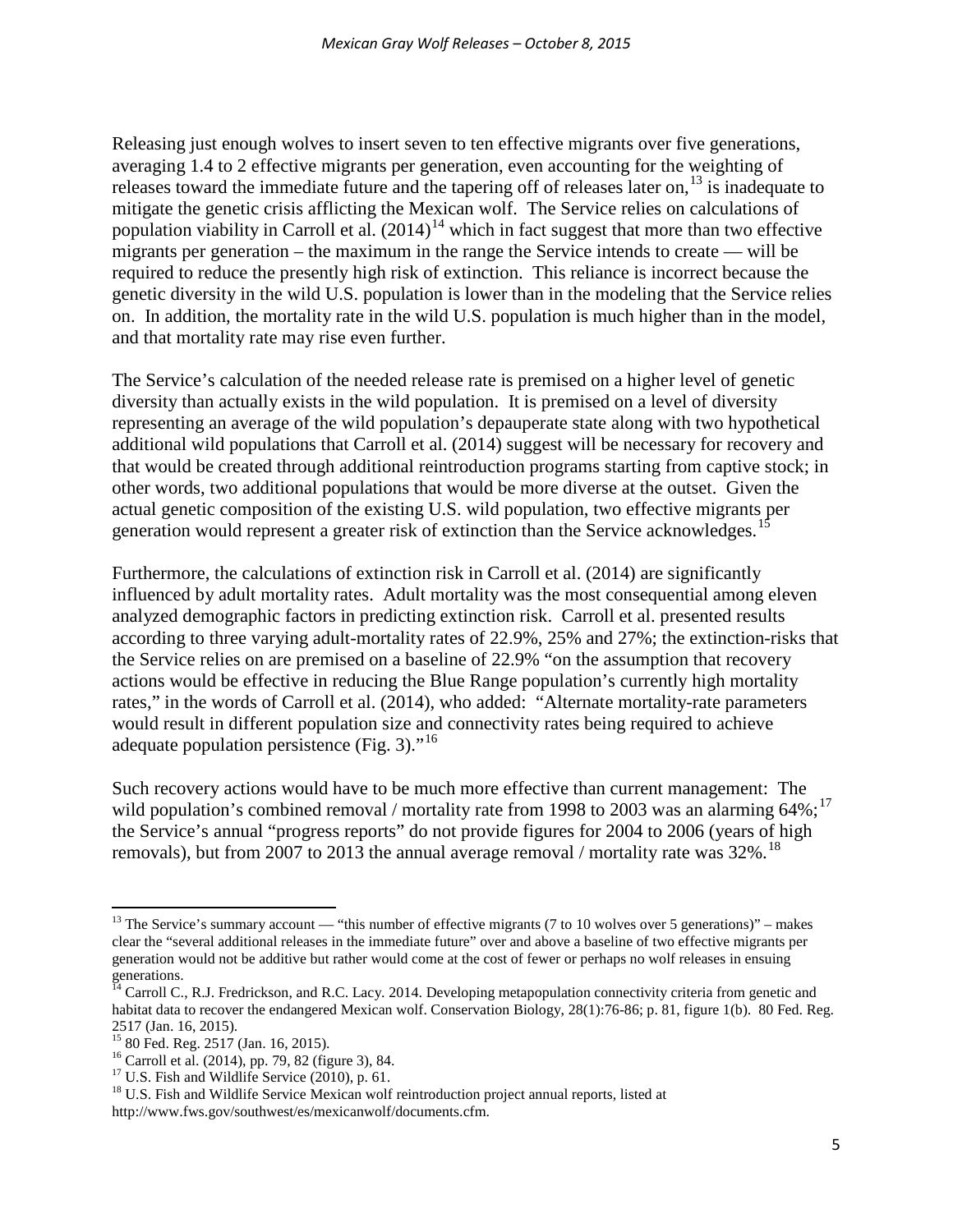Moreover, the Service acknowledges that the final rule is likely to increase the removal and mortality rate:

One of the most significant differences the experimental population will experience due to project implementation is exposure to a matrix of suitable and unsuitable habitat, as opposed to the current BRWRA composition of 87% suitable habitat on primarily National Forest land. We consider the potential for wolf mortality due to illegal killing, vehicular mortality, or removal due to depredation or nuisance issues as likely to occur at the same or increased levels, compared to current levels, as wolves disperse within the MWEPA. However, we expect boundary related removals to be reduced, compared to past levels.<sup>[19](#page-5-0)</sup>

The Service also minimizes the magnitude of the net additional mortality that can reasonably be anticipated. First, the number of boundary-related removals from 1998 to 2014 averaged fewer than three per year,  $^{20}$  $^{20}$  $^{20}$  so reducing the number of such removals will make a difference but not an enormous one, particularly since many of those removed wolves were later released back to the wild.

Second, the Service fails in the summary above and elsewhere in the final EIS to account for additional authorized mortalities of wolves for reasons other than "depredation or nuisance issues" – for example mortalities due to (a) legal strangulation-snaring of wolves within zone 3 and on Indian reservations,  $^{21}$  $^{21}$  $^{21}$  (b) killing of non-depredating wolves on private and tribal lands as per permits that the Service can now issue<sup>[22](#page-5-3)</sup> or (c) killing of non-depredating wolves by U.S. Department of Agriculture Wildlife Services agents who are now exculpated in advance for shooting wolves on the assumption that they are coyotes.<sup>[23](#page-5-4)</sup>

While the Service acknowledges that mortality rates will not go down and may go up (but likely underestimates to what degree), even keeping the mortality rate at the recent-years average of 32% would commensurately add to the extinction risk.

Given that even higher mortality rates may have been locked in through the January 16, 2015 final rule, to reduce the risk of extirpation to this actual (rather than idealized) Mexican wolf population, more effective migrants will have to enter the population, not just seven to ten over 20 years – even accounting for weighting the numbers toward the immediate future.

Since for each additional projected effective migrant, five wolves will have to be released, and we are requesting you create at least five effective migrants this year and in early 2016, and more in upcoming years depending on the advice of experts, significant habitat without resident, territorial wolves will be needed for such releases. The best places for them are in the Gila Wilderness and other areas of the Gila National Forest.

<span id="page-5-1"></span><span id="page-5-0"></span><sup>&</sup>lt;sup>19</sup> FEIS (2014), Appendix D, pp. 1-2.<br><sup>20</sup> http://www.fws.gov/southwest/es/mexicanwolf/pdf/MW\_removal\_causes\_web.pdf.<br><sup>21</sup> 80 Fed. Reg. 2558, 2560 (Jan. 16, 2015).<br><sup>22</sup> 80 Fed. Reg. 2561 (Jan. 16, 2015).<br><sup>23</sup> 80 Fed. Reg

<span id="page-5-2"></span>

<span id="page-5-3"></span>

<span id="page-5-4"></span>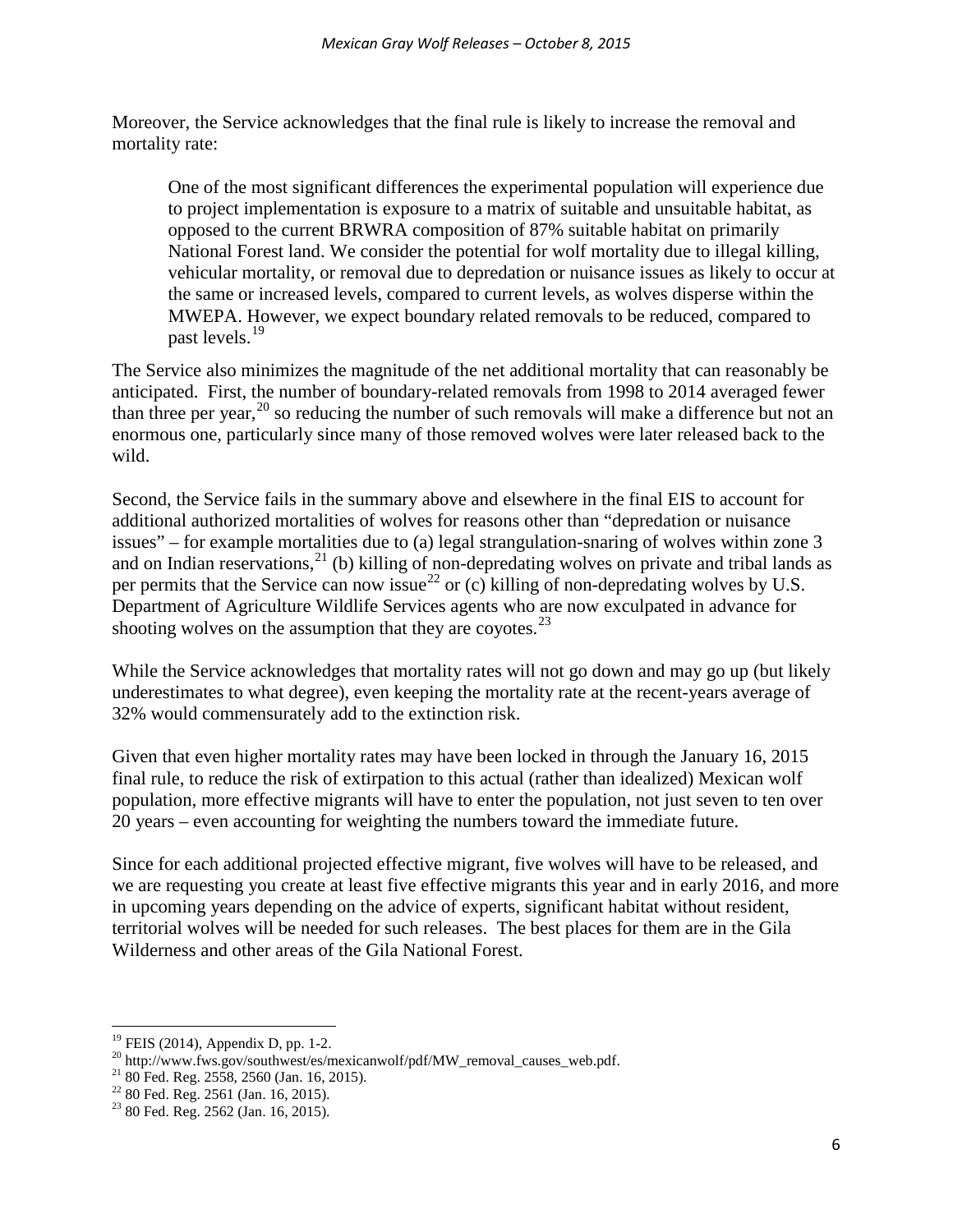# **The Gila National Forest Provides the Necessary Habitat for Many New Releases**

The Gila National Forest has long been identified by experts and the general public as important habitat for release of Mexican gray wolves from captive breeding facilities. Two years before the first Mexican wolves were released to the wild, in its 1996 response to a public comment on the reintroduction proposal's draft environmental impact statement, the Fish and Wildlife Service anticipated possibly "propos[ing] an amendment to the experimental population rule to establish release sites elsewhere in the designated wolf recovery areas," given the possibility of "aggressive, even fatal, encounters between wolves . . . if future releases were conducted in areas already occupied by previously established wolves."<sup>[24](#page-6-0)</sup> In January 1999, in the wake of illegal shootings of several wolves in Arizona, and wolf attacks on domestic animals, the Service convened a Mexican wolf program review "in which experts strongly recommended modifying the [1998 reintroduction] rule to gain authority to release wolves in remote areas (i.e. the Gila National Forest) in the NM portion" of the recovery area, to minimize the conflicts, according to a later review of the program.[25](#page-6-1) In February 2000, in an environmental assessment that affirmed the Service's authority to translocate captured wolves into New Mexico, the agency announced its intent to propose an amendment to the reintroduction rule providing it authority for direct release of wolves from captivity into New Mexico.<sup>[26](#page-6-2)</sup> In 2001, another expert panel of independent biologists undertook a broader, scientific assessment of the Mexican gray wolf reintroduction program for the Service, constituting a three-year review of the program that the 1998 rule had stipulated along with a five-year review. The panel recommended "develop[ing] the authority to conduct initial releases into the Gila National Forest," noting that

The Gila Forest includes about 700,000 acres that are roadless and free of livestock. Several high-quality release sites are available in the area. Using them is the best way for improving the cost-effectiveness and certainty of the reintroduction project. Accordingly, we strongly recommend that the Service immediately take whatever action is necessary to conduct initial releases of captive-born (and wild-born if appropriate) Mexican wolves to the Gila National Forest."<sup>[27](#page-6-3)</sup>

<span id="page-6-0"></span> $24$  U.S. Fish and Wildlife Service (1996), pp. 5-87 to 5-88. Such intraspecific aggression occurred in precisely the envisioned circumstances, in 2001, contributing to the destruction of the short-lived, nine-member Lupine Pack released in an Arizona area occupied by resident wolves.<br><sup>25</sup> Mexican Wolf Blue Range Adaptive Management Oversight Committee and Interagency Field Team. 2005. Mexican

<span id="page-6-1"></span>wolf Blue Range reintroduction project 5-year review. Report to U.S. Fish and Wildlife Service, on-line at http://www.fws.gov/southwest/es/mexicanwolf/pdf/MW5YRAdministrativeComponent20051231Final.pdf; p. AC-15.

<span id="page-6-2"></span><sup>&</sup>lt;sup>26</sup> Environmental Assessment for the Translocation of Mexican Wolves Throughout the Blue Range Wolf Recovery Area in Arizona and New Mexico. U.S. Fish and Wildlife Service, Albuquerque, 2/10/2000, on-line at http://www.fws.gov/southwest/es/mexicanwolf/pdf/EAFNL.2000.pdf; p. 2.

<span id="page-6-3"></span><sup>&</sup>lt;sup>27</sup> Paquet, P. C., Vucetich, J., Phillips, M. L., and L. Vucetich. 2001[. Mexican wolf recovery: three year program](http://www.fws.gov/southwest/es/Documents/R2ES/Mexican_Wolf_3_Year_Biological_Review.pdf) [review and assessment.](http://www.fws.gov/southwest/es/Documents/R2ES/Mexican_Wolf_3_Year_Biological_Review.pdf) Prepared by the Conservation Breeding Specialist Group for the United States Fish and Wildlife Service. 86 pp.; p. 65. The science panel also stated: "The number of free-ranging Mexican wolves at the end of third year is similar to that projected in the EIS. Survival and recruitment rates, however are far too low to ensure population growth or persistence. Without dramatic improvement in these vital rates, the wolf population will fall short of predictions for upcoming years." (p. 27) As seen, during the 14-year delay in implementation of the panel's recommendations, that prediction came to pass.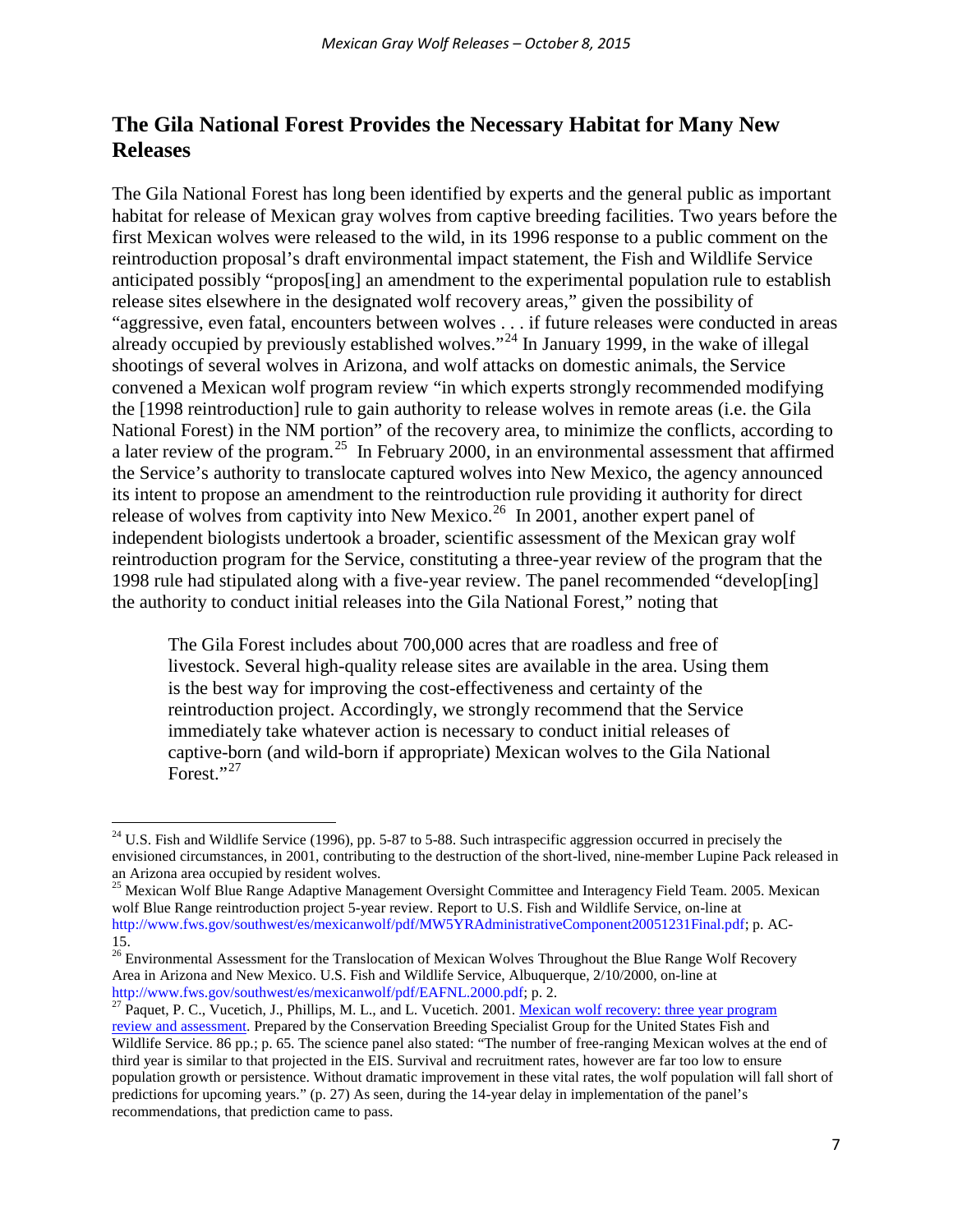That panel also calculated that elk and deer in the combined Apache and Gila national forests (three quarters of which comprises the Gila) –– not counting other potential wolf prey such as collared peccary (javelina), jackrabbits, beaver, pronghorn and bighorn sheep –– could support  $468$  wolves.<sup>[28](#page-7-0)</sup>

The science behind the early assessments that wolves must be released into the Gila has been reaffirmed repeatedly. In a 2002 statement to the Service to serve as a review of the 2001 review that had been requested by Congress,<sup>[29](#page-7-1)</sup> the Arizona and New Mexico departments of game and fish stated that "the findings and recommendations of the [2001] Biological Review are scientifically valid."<sup>[30](#page-7-2)</sup> In 2005, the Service's and agency partners' five-year review of the reintroduction recommended allowing initial releases in the Gila National Forest,  $31$  noting that it constitutes 75 percent of the Blue Range Wolf Recovery Area with "much of the best wolf habitat, due to existence of areas with low or no road densities, good populations of large native ungulates (primarily elk), and few to no permitted livestock." The review added that the prohibition on direct wolf releases into the Gila "restricts the pool of available release candidates and limits AMOC's ability to release wolves for management purposes, such as replacement of lost mates or genetic augmentation. The ability to augment the wild population with wolves that are genetically underrepresented is important to increasing the overall fitness of the population, thereby aiding recovery of the species. $.^{32}$  $.^{32}$  $.^{32}$ 

In 2007, the Service announced an upcoming NEPA process for changing the 1998 rule in part because "Management experience has demonstrated" that the restriction of initial releases from captivity to Arizona

[S]ets impractical limits on available release sites and wolves that can be released into the secondary recovery zone [i.e. the Gila National Forest], limits the Mexican Gray Wolf Reintroduction Project's (Project) ability to address genetic issues, and results in a misperception that the secondary recovery zone is composed largely of "problem" animals that have been translocated to the secondary zone after management removal due to livestock depredation events.<sup>[33](#page-7-5)</sup>

The Service added: "In other words, a change in this aspect of the 1998 NEP [non-essential experimental population] final rule would possibly provide the Service the authority to release Mexican gray wolves from the captive breeding population into New Mexico."<sup>[34](#page-7-6)</sup>

<span id="page-7-1"></span><span id="page-7-0"></span><sup>&</sup>lt;sup>28</sup> Id., p. 48.<br><sup>29</sup> House of Representatives Report 107-103, Department of Interior and Related Agencies Appropriations Bill, 2002 (language inserted by Rep. Joe Skeen, R-NM).

<span id="page-7-2"></span><sup>&</sup>lt;sup>30</sup> Arizona-New Mexico Review of the U.S. Fish and Wildlife Service's 3-Year Review of the Mexican Wolf Reintroduction Project, 9/30/2002, p. 18.

<span id="page-7-3"></span><sup>&</sup>lt;sup>31</sup> Mexican Wolf Blue Range Adaptive Management Oversight Committee and Interagency Field Team, 2005, online at http://www.fws.gov/southwest/es/mexicanwolf/pdf/MW5YRRecommendations20051231Final.pdf; p. ARC-4.

<span id="page-7-4"></span><sup>&</sup>lt;sup>32</sup> Mexican Wolf Blue Range Adaptive Management Oversight Committee and Interagency Field Team, 2005, online at http://www.fws.gov/southwest/es/mexicanwolf/pdf/MW5YRAdministrativeComponent20051231Final.pdf;

p. AC-15. "AMOC" is short-hand for the Mexican Wolf Adaptive Management Oversight Committee, an earlier and unsuccessful incarnation of interagency cooperation.

<span id="page-7-6"></span><span id="page-7-5"></span> $^{33}$  72 Fed. Reg. 44066 (August 7, 2007).<br> $^{34}$  Ibid.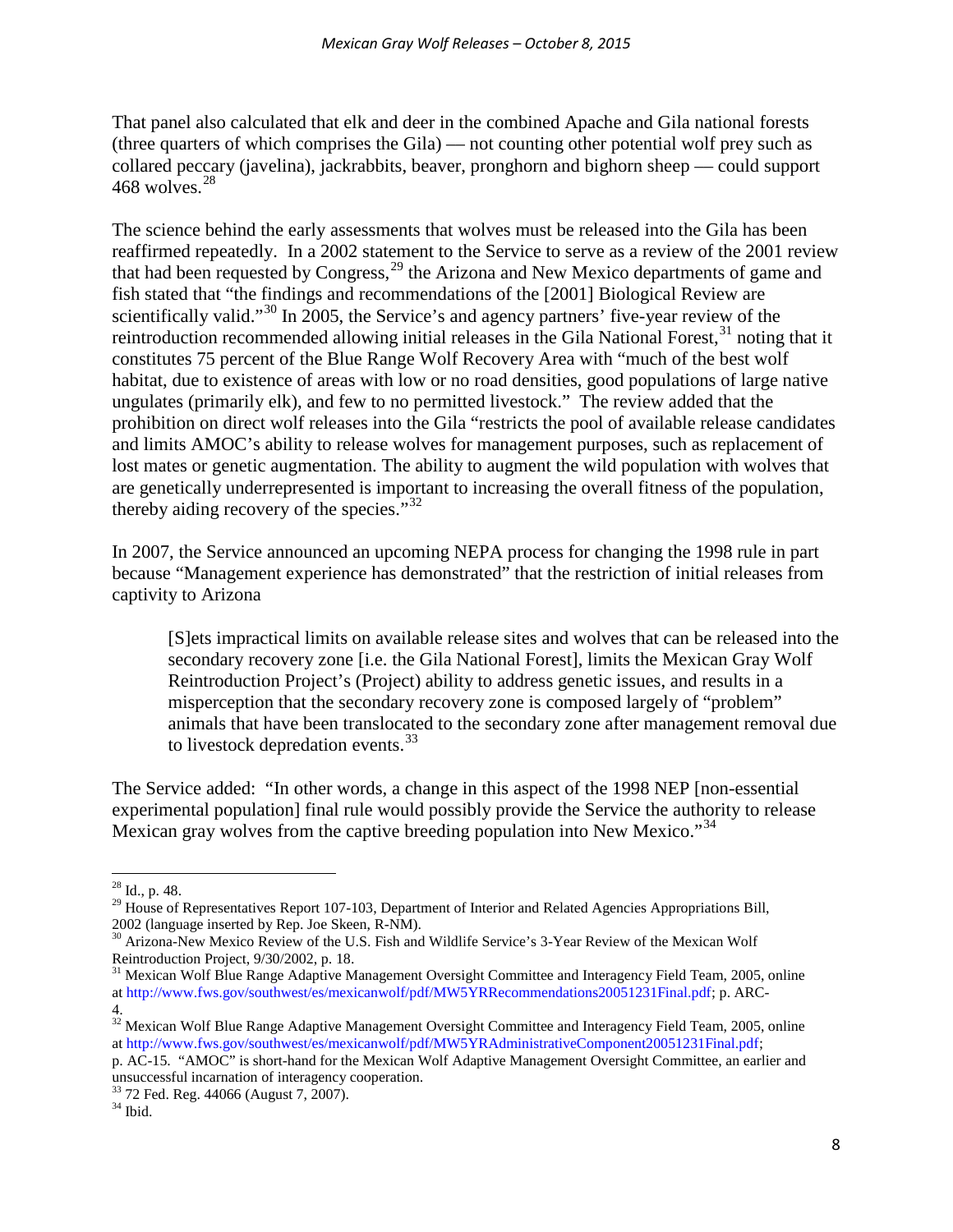In 2010, the Service wrote in its Mexican Wolf Conservation Assessment:

The ability of management to address inbreeding depression in the Blue Range population is constrained by regulatory and discretionary management mechanisms that do not incorporate consideration of genetic issues yet result in limitation or alteration of the genetic diversity of the population. For example, initial releases of cross-lineage wolves may be constrained by lack of space (i.e., unoccupied territories) in the Primary Recovery Zone [i.e. the south-central portion of the Apache National Forest in Arizonal.<sup>[35](#page-8-0)</sup>

In 2011, the reintroduction project's interagency field team ranked 32 potential wolf release sites in the Blue Range Wolf Recovery Area, based on a formula accounting for the results from past releases of wolves at some sites, and for all sites their proximity to residences, towns, livestock, the recovery area boundary and other territorial wolves (all inversely correlated to likely release success), and higher densities of elk and deer (positively correlated). The three top-ranked sites were all in the Gila Wilderness.<sup>[36](#page-8-1)</sup>

# **Release of Family Groups of Wolves is Preferable to Experimental Cross-Fostering**

The final environmental impact statement for the new rule stated that the Fish and Wildlife Service intends to release new wolves through cross-fostering of pups in addition to releasing family packs.<sup>[37](#page-8-2)</sup> Cross fostering entails removal of one or more newly-born pups from their mother and their placement into a different female's den, to be reared as part of her litter. Last year, the Service successfully translocated two neonatal wolf pups from one wild female's den to another's. While we believe this technique has value in the reintroduction project, it is still experimental.<sup>[38](#page-8-3)</sup> We urge you to rely primarily on releases of intact family groups into the wild. There is a role in supplementing such group releases with cross-fostering in extraordinary circumstances, such as occasioned last year's transfer of pups from a recently-released female whose mate had left her, to the more experienced and intact Dark Canyon Pack. But it should not become the norm.

The experimental nature of cross-fostering wolf pups is one reason not to rely on the technique in the case of the Mexican gray wolf. It is risky. The Service's 2006 attempt at cross-fostering five newly-captured pups from the Hon Dah Pack in Arizona resulted in their immediate deaths. Notwithstanding the initial success with the Dark Canyon Pack, as well as tentative success in cross-fostering red wolf (*Canis rufus*) pups in North Carolina,<sup>[39](#page-8-4)</sup> the experience and science of cross-fostering is too new to rely on for the Mexican wolf's survival. The genetic problems of the Mexican wolf are pronounced, and will worsen with the growth of the wild population unless

<span id="page-8-0"></span> $35$  U.S. Fish and Wildlife Service (2010), p. 60.

<span id="page-8-1"></span><sup>&</sup>lt;sup>36</sup> Mexican Wolf Blue Range Reintroduction Project Initial Wolf Release Proposal for Arizona 2011, Draft: May 18, 2011; distributed at Arizona Game and Fish Department meeting in Alpine, Arizona on  $5/23/2011$ .<br><sup>37</sup> FEIS (2014), chapter 4, p. 21.

<span id="page-8-3"></span><span id="page-8-2"></span><sup>&</sup>lt;sup>38</sup> Scharis, I. and M. Amundin. 2015. Cross-Fostering in Gray Wolves (Canis lupus lupus). Zoo Biology 9999:1–6.

<span id="page-8-4"></span><sup>&</sup>lt;sup>39</sup> Beck, K.B., C.F. Lucash, and M.K. Stoskopf. 2009. Lack of impact of den interference on neonatal red wolves. Southeastern Naturalist, 8(4):631-638.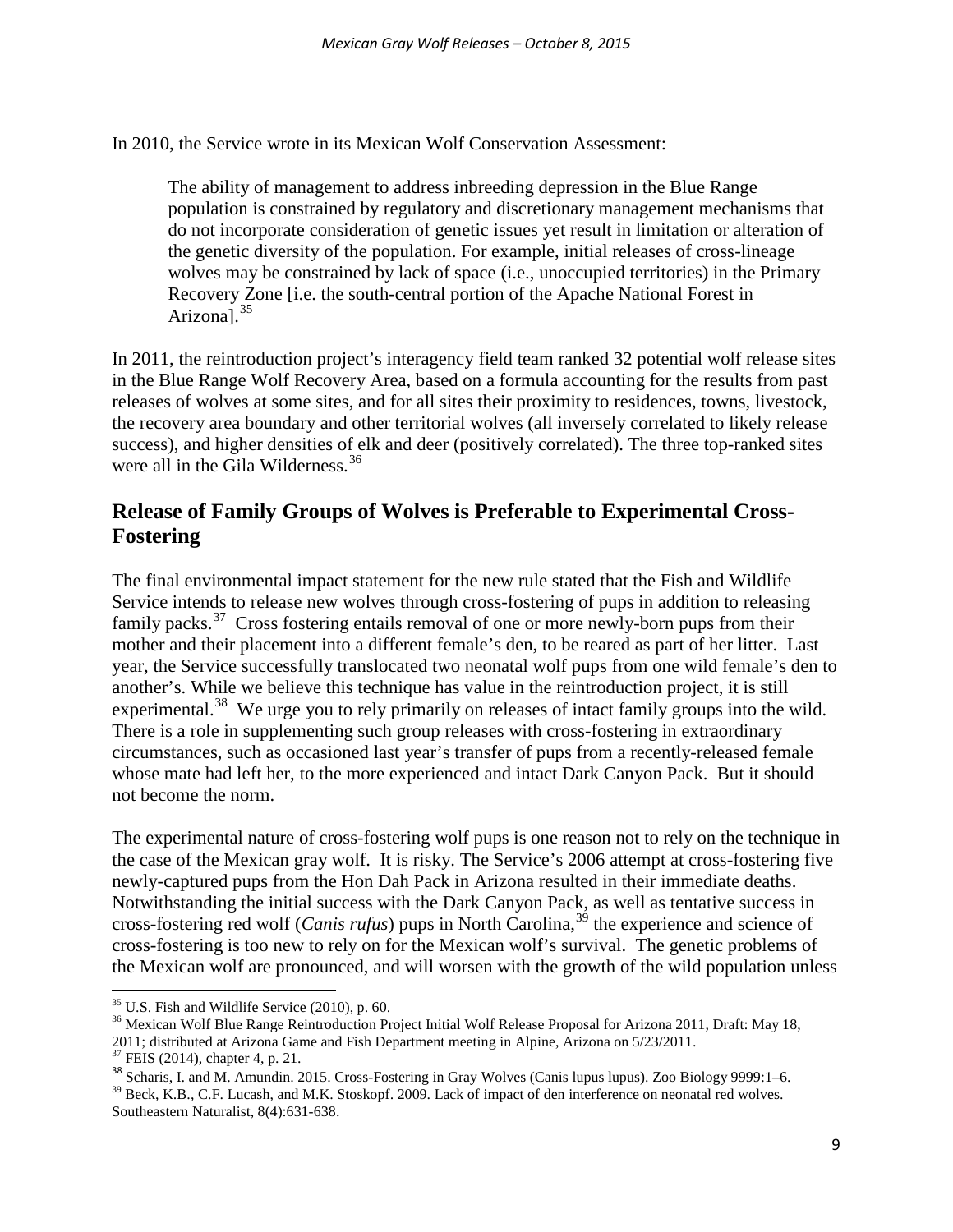new breeding wolves are made available. To rely on the logistically difficult and uncertain technique of cross-fostering, rather than the simpler release of adult wolves with pups and/or yearlings, is unsupportable.

Cross-fostering wolves should also not serve as the main option in new releases because, although it can increase wolf numbers and genetic diversity, it does not immediately increase wolf distribution – since the new wolves are placed in an already-occupied den and would not be expected to disperse and seek out new territories until almost two years after their release. The Service acknowledges that "species with a small population, narrowly distributed, is less likely to persist (in other words it has a higher risk of extinction) than a species that is widely and abundantly distributed."[40](#page-9-0) In order to increase wolf distribution more quickly and lower extinction risk as fast as possible, family groups of wolves should be released in areas that do not support resident wolves – such as vast areas of the Gila Wilderness and the encompassing Gila National Forest.

### **There is Widespread Support for Releasing Wolves in the Gila**

Not just biologists but also residents of the rural region near the recovery area have long supported releasing wolves in the Gila, as indeed do many people throughout the Southwest. Following release of the three-year review in 2001, the Fish and Wildlife Service and its federal and state agency partners held eleven "open houses" in Arizona and New Mexico, nine of which were in small towns and rural communities proximate to the recovery area, at which they accepted written comments from members of the public. Out of 364 written public submissions (each of which could address more than one issue), 83 comments – the single largest category of comments – recommended releasing wolves from the captive breeding program directly into New Mexico; only two comments opposed such a change.<sup>[41](#page-9-1)</sup> In August 2001, the Service convened a three-day "stakeholder workshop" to further refine recommendations for a rulechange; participants recommended: "Change the 10(j) management rule to allow direct releases of wolves anywhere within the Blue Range Recovery Area."[42](#page-9-2) In 2002 and 2004, the *Albuquerque Journal* editorialized in favor of "direct releases into the Gila."[43](#page-9-3) And in 2004 the New Mexico State Game Commission, after hearing a day of overwhelmingly pro-wolf public testimony in Silver City, New Mexico<sup>[44](#page-9-4)</sup> endorsed release of captive-bred wolves into the Gila and instructed the state game department to urge the Service to undertake a rule change enabling this and other reforms.

<span id="page-9-2"></span>*Workshop: Final Report*. IUCN/SSC Conservation Breeding Specialist Group, Apple Valley, MN., available on-line at http://www.fws.gov/southwest/es/mexicanwolf/pdf/MW\_Stakeholder\_Workshop.pdf; p. 52.

<span id="page-9-0"></span> <sup>40</sup> FEIS (2014), chapter 1, p. 19.

<span id="page-9-1"></span><sup>&</sup>lt;sup>41</sup> The 364 enumerated comments on specific program policies do not include comments that expressed general support or opposition to wolf reintroduction. U.S. Fish and Wildlife Service and IUCN/SSC Conservation Breeding Specialist Group, *Mexican Gray Wolf: Three Year Review: Open House Participant Comments*, unpublished 543-page briefing book provided to stakeholder workshop participants, Aug. 7-10, 2001.<br><sup>42</sup> Kelly, B., M. Brown and O. Byers (eds.). 2001. *Mexican Wolf Reintroduction Program Three-Year Review* 

<span id="page-9-3"></span>as "Open Gila Forest To Direct Release of Lobos, *Albuquerque Journal*, 3/30/2002, p. A8; "Wolf Program Reforms Must<br>Be Implemented," *Albuquerque Journal*, 6/22/2004, p. A7.

<span id="page-9-5"></span><span id="page-9-4"></span><sup>44</sup> Thomas J. Baird, "Pro-wolf sentiment dominates hearing," Silver City Sun-News, 4/8/2004.<br><sup>45</sup> Bruce Thompson, Director of the New Mexico Department of Game and Fish, to John Slown, U.S. Fish and Wildlife Service, 12/31/2007.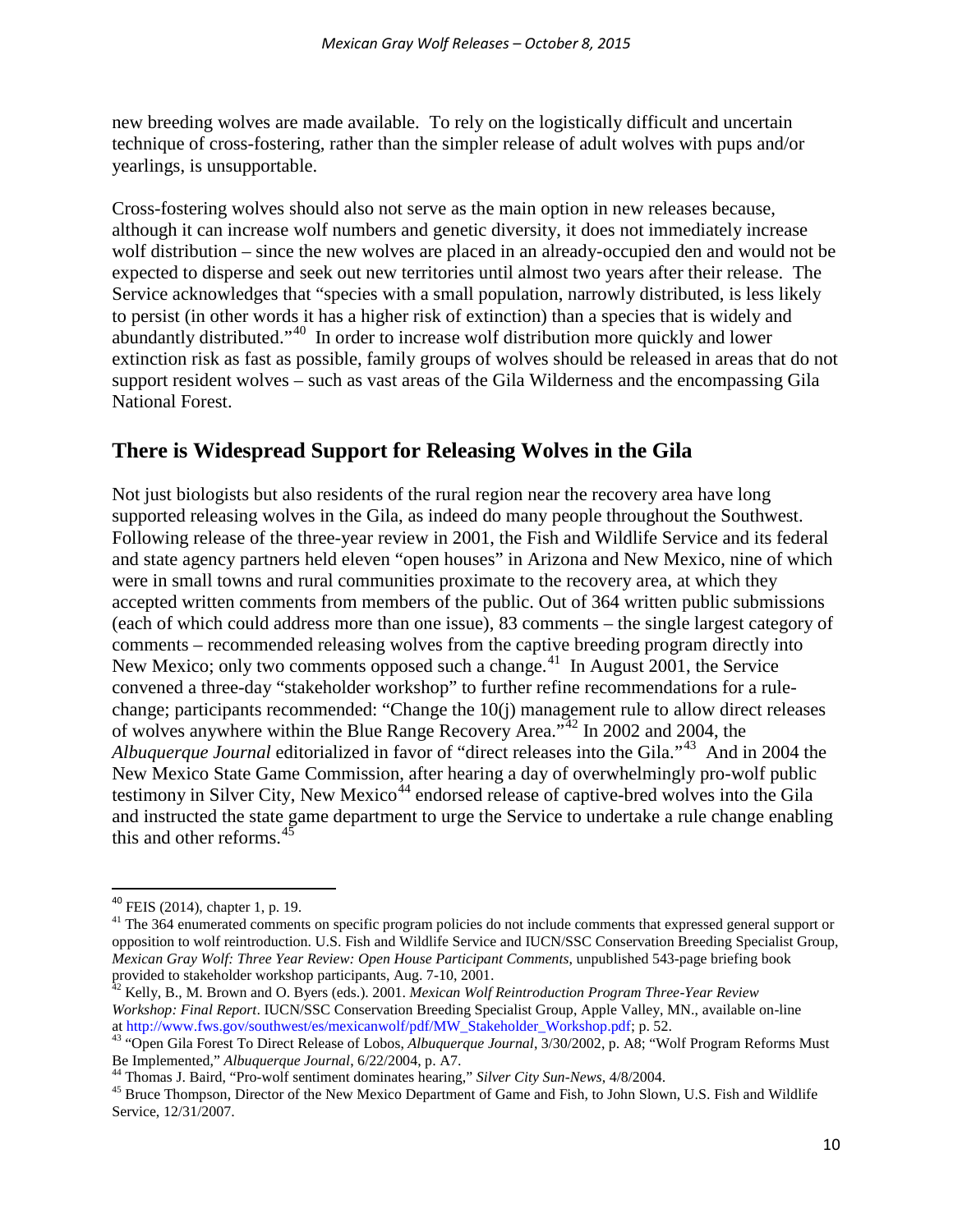The Mexican gray wolf is a beautiful, intelligent, social animal that is vital to restoring the balance of nature in the Southwest. Its extinction is a looming possibility and would be a tragedy, as is understood by the 69% of New Mexico residents and 77% of Arizona residents who, polled in 2008, supported the wolf's reintroduction.<sup>[46](#page-10-0)</sup> Consequently, the undersigned strongly encourage you to release at least five wolf packs this year and early next year into the Gila National Forest including in the Gila Wilderness and, with the help of scientists and captive breeders, develop plans for many more similar releases in the years to come. Without robust action by the Fish and Wildlife Service using the authorities of the new rule to release wolves in sufficient numbers, the Mexican gray wolf may not be extant to enliven the Southwest for future generations.

Thank you for your consideration of this information and request.

Sincerely endorsed by:

Melissa Amarello and Jeffrey J. Smith, Co-founders Advocates for Snake Preservation Tucson, Arizona

Stephanie Smith, Co-leader Aldo's Silver City Broadband of the Great Old Broads for Wilderness Silver City, New Mexico

Eileen A. Lacey, Ph.D., President American Society of Mammalogists Berkeley, California

Phil Carter, Wildlife Campaign Manager Animal Protection of New Mexico Albuquerque, New Mexico

Susan Millward, Executive Director Animal Welfare Institute Washington, DC.

Philip Hedrick, Ph. D., Ullman Professor of Conservation Biology Arizona State University Tempe, Arizona

Nancy Ostlie, Leader Bozeman Broadband of Great Old Broads for Wilderness Bozeman, Montana

<span id="page-10-0"></span><sup>46</sup> Rene Romo, "'Large Margin' Supports Wolf; Survey: 69% Back Reintroduction," *Albuquerque Journal*, 6/17/2008, p. C4.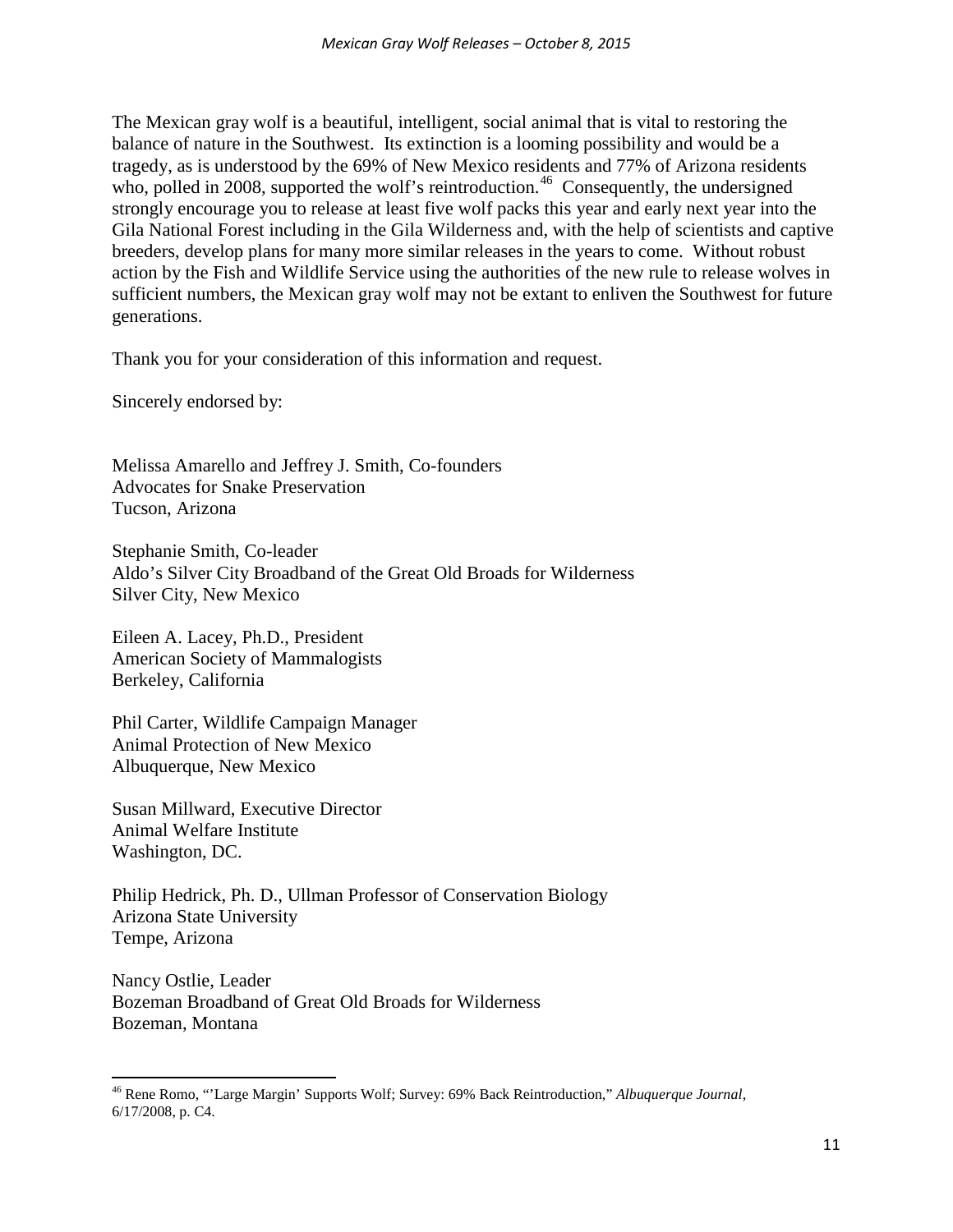Erin Hunt, Director of Operations California Wolf Center Julian, California

Michael J. Robinson, Conservation Advocate Center for Biological Diversity Silver City, New Mexico

Penny Maldonado, Managing Director The Cougar Fund Jackson, Wyoming

Jonathan G. Way, Ph.D., Founder Eastern Coyote/Coywolf Research Barnstable, Massachusetts

Tara Thornton, Executive Director Endangered Species Coalition Washington, D.C.

Virginia Busch, Executive Director Endangered Wolf Center St. Louis, Missouri

Kelly Burke, Executive Director Grand Canyon Wildlands Council Flagstaff, Arizona

Emily Renn, Executive Director Grand Canyon Wolf Recovery Project Flagstaff, Arizona

Shelley Silbert, Executive Director Great Old Broads for Wilderness Durango, Colorado

Maureen Hackett, M.D., Executive Director Howling for Wolves Hopkins, Minnesota

Louise Kane, Founder Justice for Wolves Eastham, Massachusetts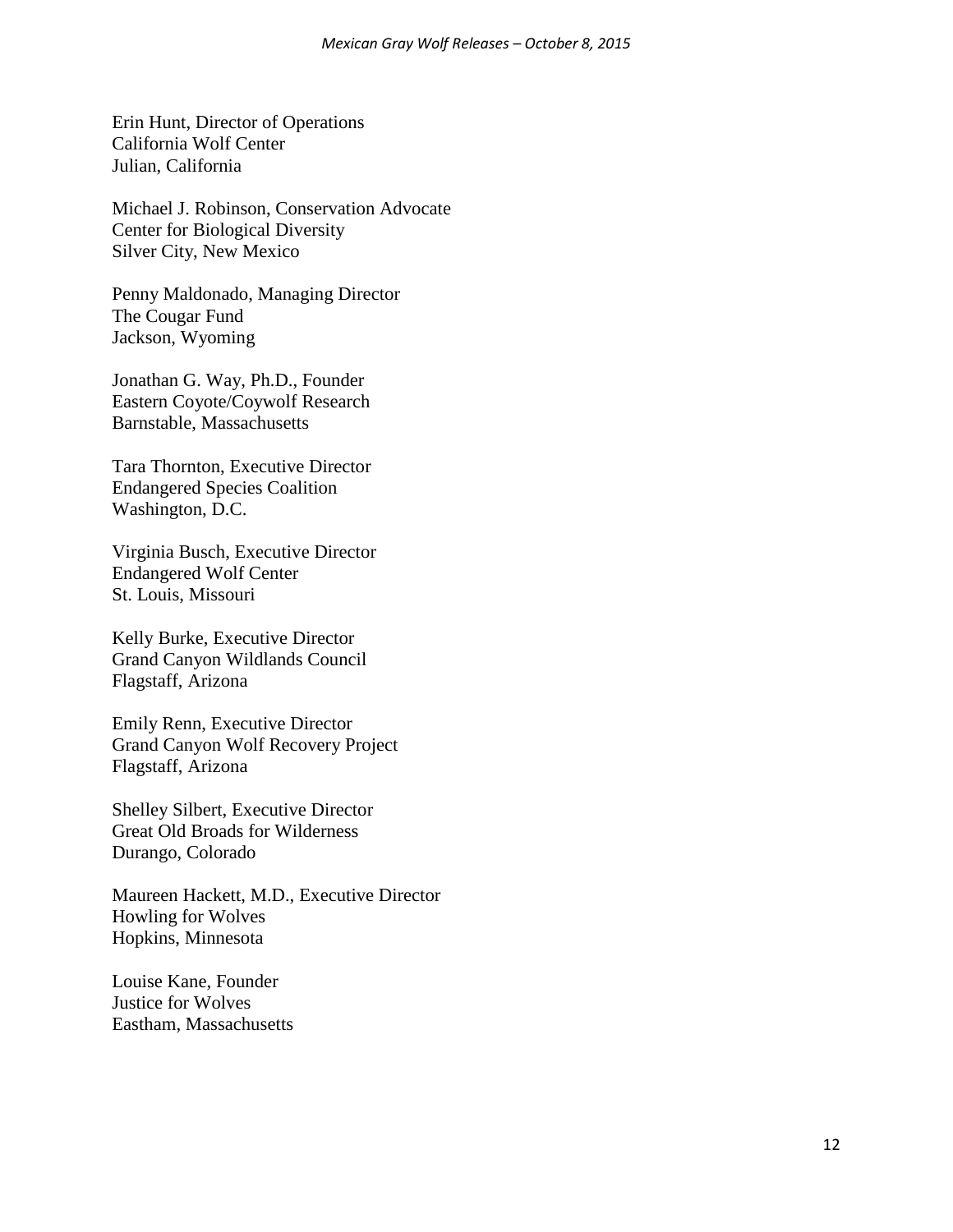Joseph Cook, Ph.D., Professor of Biology at University of New Mexico and Director Museum of Southwestern Biology Albuquerque, New Mexico

Daniel Sayre, Southwest Region Director National Wolfwatcher Coalition Mesa, Arizona

Don Molde, Co-founder Nevada Wildlife Alliance Reno, Nevada

Ruth Burstrom, Past President New Mexico Audubon Council Albuquerque, New Mexico

Oscar Simpson, State Chair New Mexico Sportsmen Albuquerque, New Mexico

Mark Allison, Executive Director New Mexico Wilderness Alliance Albuquerque, New Mexico

Walter H. Sykes, Co-founder Northeast Oregon Ecosystems Joseph, Oregon

Kathy Ann Walsh, Co-Leader Phoenix Broadband of Great Old Broads for Wilderness Phoenix, Arizona

Rosalind Switzer, Leader Phoenix Lobos-Rising Packtivists Phoenix, Arizona

Camilla Fox, Founder and Executive Director Project Coyote Larkspur, California

David R. Parsons, M.S., Former Mexican Wolf Recovery Coordinator, U.S. Fish and Wildlife Service – Retired; Carnivore Conservation Biologist The Rewilding Institute Albuquerque, New Mexico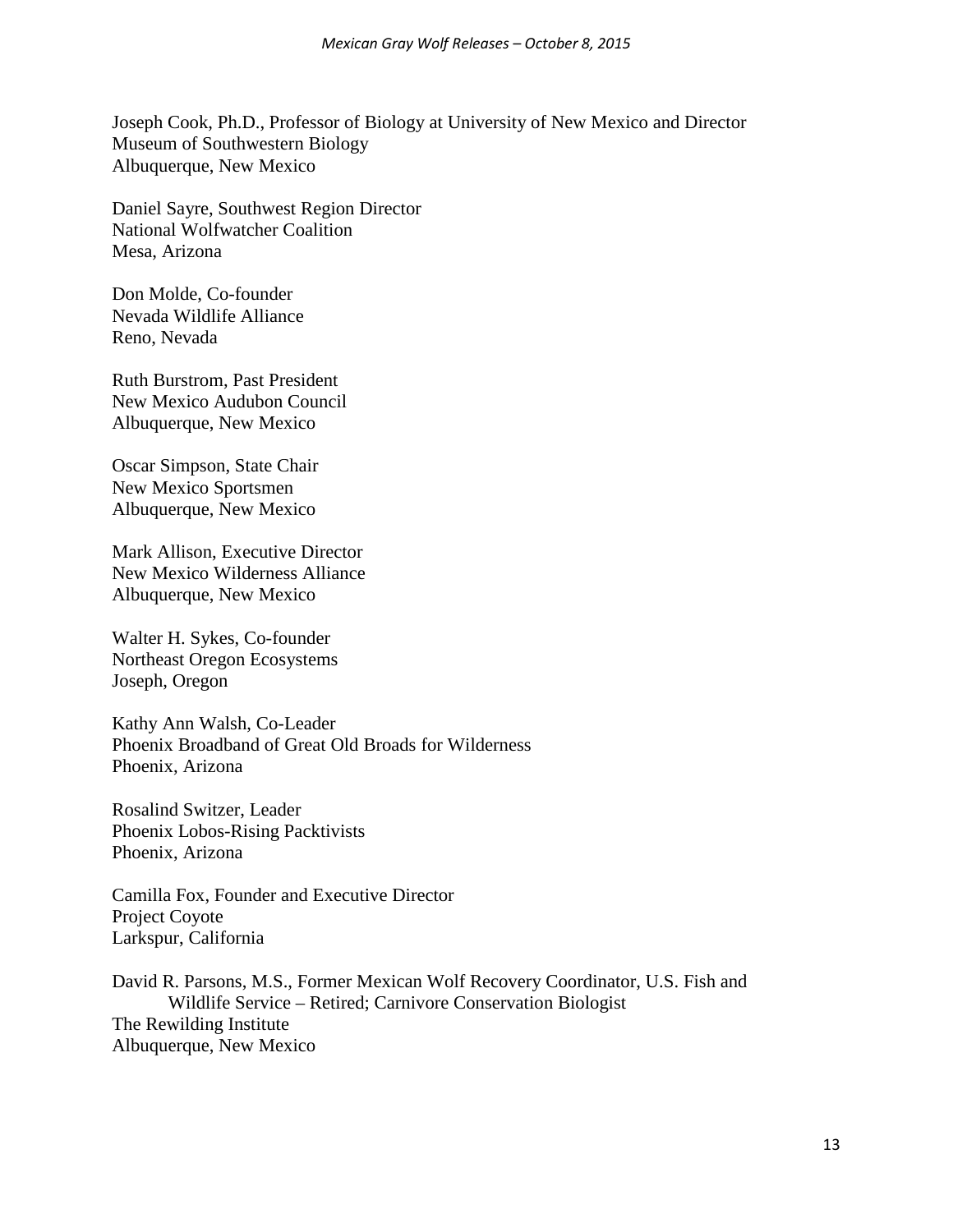Linda Starr, Co-leader Rio Grande Valley Broadband of Great Old Broads for Wilderness Albuquerque, New Mexico

Sandy Bahr, Chapter Director Sierra Club -- Grand Canyon Chapter Phoenix, Arizona

Mary Katherine Ray, Wildlife Chair Sierra Club – Rio Grande Chapter Winston, New Mexico

Jan Holder, Executive Director Sky Island Alliance Tucson, Arizona

Kevin Bixby, Executive Director Southwest Environmental Center Las Cruces, New Mexico

Fran Krackow, Leader Tucson Broadband of Great Old Broads for Wilderness Tucson, Arizona

Donna Stevens, Executive Director Upper Gila Watershed Alliance Silver City, New Mexico

Greta Anderson, Deputy Director Western Watersheds Project Tucson, Arizona

Kirk Robinson, J.D., Ph.D., Executive Director Western Wildlife Conservancy Salt Lake City, Utah

Tom Hollender, President White Mountains Conservation League Pinetop, Arizona

Bethany Cotton, J.D., Wildlife Program Director WildEarth Guardians Santa Fe, New Mexico

Kim Vacariu, Southwest Director Wildlands Network Portal, Arizona